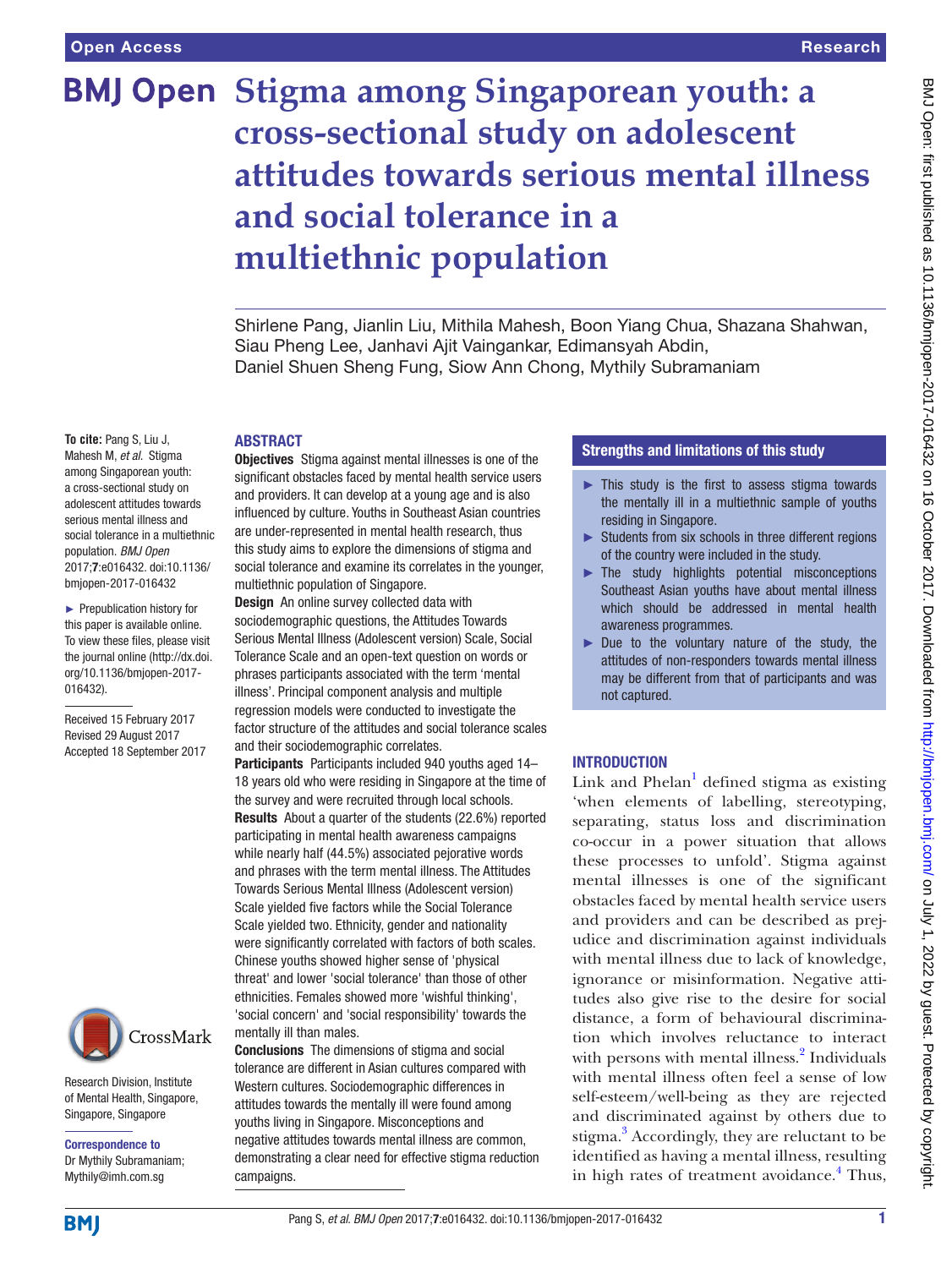stigma is one of the greatest barriers to seeking treatment for those with mental illness.<sup>5</sup>

Negative attitudes towards mental illness are influenced by culture and affect people's behaviour differently depending on their cultural background. Singapore is a multiethnic island city-state in Southeast Asia with a population of 5.61million in 2016. The population comprises three main ethnic groups: Chinese (74.3%), Malay  $(13.4\%)$  and Indian  $(9.1\%)$ , while 3.2% belong to other ethnic groups. [6](#page-9-5) A nationwide study of the local popula-tion in 2009 titled the Singapore Mental Health Study<sup>[7](#page-9-6)</sup> highlighted the significant treatment gap for mental illnesses in Singapore. Only 31.7% of people with mental illness were found to have sought help. For disorder-specific help seeking, as many as 96.2% of those with alcohol abuse, 90% of those with obsessive compulsive disorder and 59.6% of those with major depressive disorder did not seek help.<sup>[8](#page-9-7)</sup>

A follow-up study called the Mind Matters study explored the potential reasons for the large treatment gap.<sup>9</sup> Mind Matters was a nationwide study of mental health literacy conducted in Singapore in 2014 by the Institute of Mental Health with a total sample of 3006 Singapore residents. The findings of this study showed low mental health literacy and high stigma among those aged 18–65 years old. However, the study showed that younger age was associated with better mental health literacy and attitudes towards the mentally ill.  $^{\rm 9\ 10}$  $^{\rm 9\ 10}$  $^{\rm 9\ 10}$ 

While this finding is encouraging, this is not to say that younger people have no stigma towards the mentally ill. Attitudes towards various aspects of mental illness, including its conceptualisation and stigma towards the mentally ill are thought to form at an early age.<sup>11</sup> A review of children's attitudes towards the mentally ill suggested that children as young as 5 years old view those with mental illness more negatively.<sup>12</sup> The review showed that younger children show negative attitudes and have less sophisticated conceptualisations of mental illness than older children or adolescents. While older children had better understanding of mental illness as emotional and psychological disturbances, the review suggested that negative attitudes increased with age in both children and adolescents. Studies have also shown that youth are reluctant to interact closely with those with mental illness by indicating desire for social distance.<sup>[13 14](#page-9-12)</sup> Furthermore, a review of the epidemiology of child and adolescent psychiatric disorders reports that many psychiatric disorders can manifest early on in life and negatively affect several aspects of a young person's life $15$  including poor well-being, self-esteem, social relationships in and out of school and academic achievement. Stigma further compounds these problems by reducing well-being and acting as a barrier to help seeking.<sup>16</sup> Therefore, mental health stigma affects young adults and youths of schooling age during an important phase of development in their life.

Few studies have explored the attitudes of Asian youths living in Asia, with even fewer including Malay and

Indian youths. Although previous research has largely focused on youths in Western countries, their findings are limited due to the lack of generalisability to Asian cultures. Asian values of collectivism are associated with higher levels of stigma $17$  and cultural factors may affect desire for social distance.[18](#page-9-16) Young Asians also live in changing times and cultures and antistigma approaches used for adults or Western youths may not be relevant to them. Studies of Chinese youths in Singapore showed that some youths believed in the Asian physiological explanation of mental illness (eg, traditional Chinese beliefs of a body out of balance or harmony) or attributed mental illness to religious and supernatural influences.<sup>19</sup> These beliefs could be related to some youths' preference for seeking help from Traditional Chinese Medicine physicians.[20](#page-9-18) Although participants in these studies also showed beliefs in psychological causes of mental illness and preference for seeking help from mental health professionals, the findings suggest that one's cultural background may influence one's views of mental illness. However, stigma and social distance have not been well studied among youths in Singapore. More importantly, no studies appear to have included youths from the other two main ethnic groups in Singapore— Malay and Indian—and they are under-represented in mental health literacy research.

Thus, the aims of the current study were to explore the factor structure of two scales measuring youth stigma, the Attitudes Towards Serious Mental Illness—Adolescent Version (ATSMI-AV) Scale $^{21}$  $^{21}$  $^{21}$  and the Social Tolerance Scale.<sup>22</sup> It also aims to examine their correlates in the younger, multi-ethnic population of Singapore and determine the amount of exposure local youths have to mental health awareness campaigns.

## **METHODS Participants**

Participants were youths aged 14–18 years old residing and studying in Singapore at the time of data collection. The youths were recruited from schools after ethics approval was obtained. Students in grades secondary three to second year junior college (equivalent to grades 9 to 12 of high school in the USA) were included in the study. The inclusion criteria comprised those who were literate in English and were able to use the internet to complete the online survey.

The target sample size was calculated based on Watson *et al*<sup> $s<sup>21</sup>$  study where the mean score on the ATSMI-AV</sup> ranged from 1.79 to 2.6, with SD ranging from 0.65 to 0.95. To reach significance level at  $p<0.05$ , acceptance of margin of error at 0.03 level and taking into account 25% refusal rate and 15% missing data, the desirable minimum sample size ranged from 666 to 990. Using a conservative estimate, a sample size of 1000 was selected for the study. A total of 1000 responses were recorded on the online survey.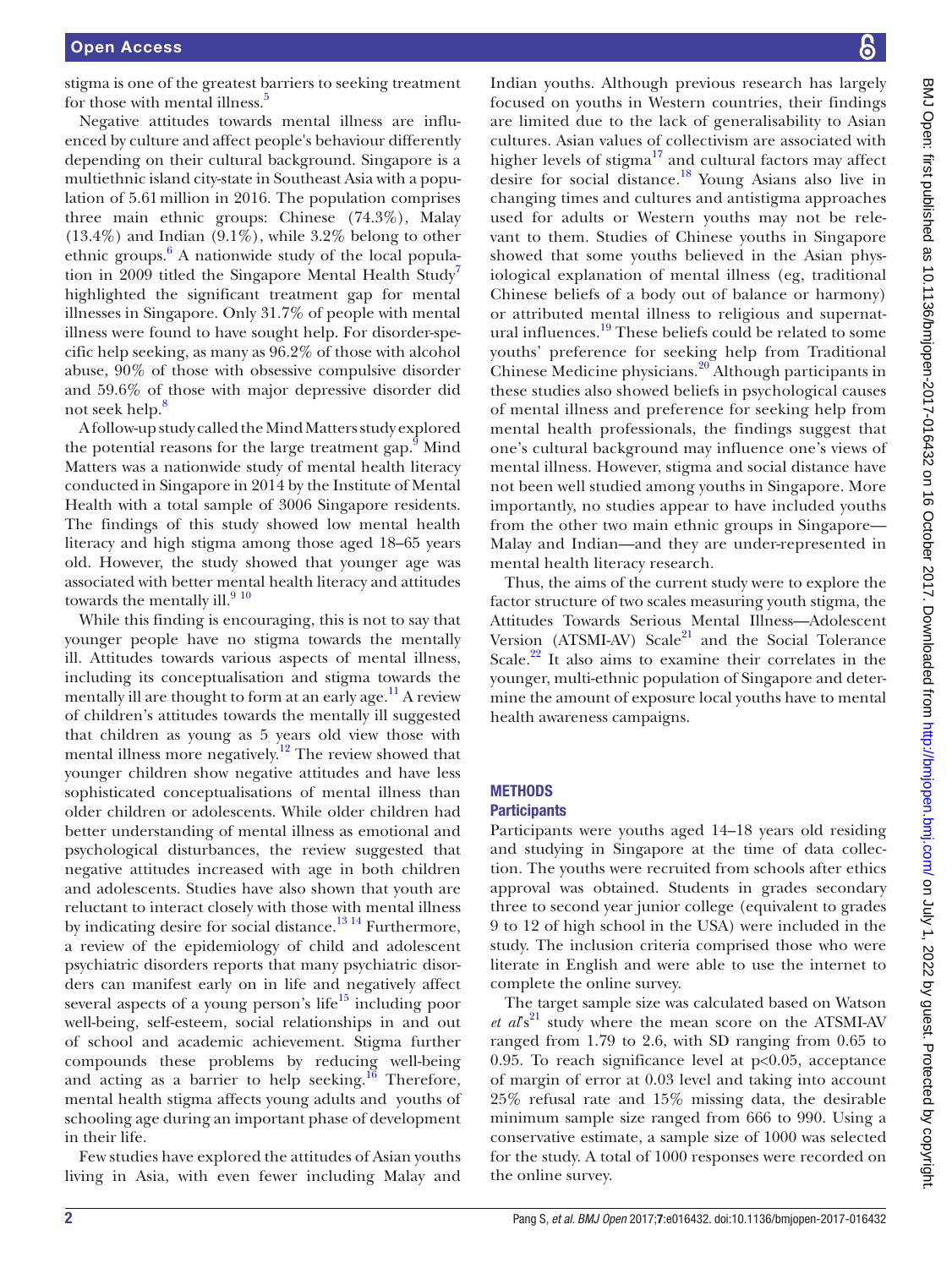## Procedure

 Approval was obtained from the National Healthcare Group Domain Specific Ethics Review Board and the Ministry of Education to approach youths for the study. Ten schools registered with the Ministry of Education were approached using a convenience sampling method and six agreed to participate in the study. The participating schools included both single-sex and mixed-sex schools based in the North, North-East and Central Regions of Singapore and were a mix of government-run, government-aided and independent schools. To reach our target age group, the schools involved were secondary schools (secondary 3–5; 14–17 years old) and junior colleges (17–18 years old). Of the participating schools in the North Region, one was a mixed-sex junior college (government run) and one a mixed-sex secondary school (government run). The participating North-East schools comprised one girls' secondary school (government aided, autonomous) and one mixed-sex secondary school (government run). In the Central Region were one girls' secondary school (independent) and one mixed-level school comprising both a boys' secondary school and mixed-sex junior college (independent) in the southern area. Approximately 2500 students were informed of the study via school notification boards, e-mail blasts and presentations at the schools. Written informed consent was obtained from both the participant and their parent/ guardian before participants were recruited for the study. Consent forms were distributed to students via the schools so that anonymity and confidentiality were maintained. A link to the online survey was sent to participants via their preferred e-mail address, and they were allowed to complete it in their own time in a place that they were comfortable in. E-mail reminders were sent to participants who had volunteered but not completed the survey and those who completed the survey were reimbursed with SG\$15 iTunes vouchers.

The online survey was designed using the online survey tool, QuestionPro, which allowed the survey to end automatically when the quota of 1000 completed responses was reached. It was launched and completed in 2016 with 1016 surveys started and 1000 surveys completed. The survey consisted of sociodemographic questions as well as scales pertaining to attitudes towards the mentally ill. It also included an open-text question where participants could list words or phrases they associated with the term 'mental illness'.<sup>23</sup> The survey took 10 to 20 minutes to complete.

#### Measures

## Sociodemographic data

Questions relating to sociodemographic background were included to gather information on age, gender, ethnicity, education level and nationality. Nationality was divided into two groups: Singapore citizens and permanent residents who are defined as citizens of other countries but are permitted to live and work in Singapore.

## ATSMI-AV<sup>[21](#page-9-19)</sup> Scale

The ATSMI-AV Scale is a validated 21-item self-report scale that measures attitudes towards mental illness. Responses to statements are based on a five-point Likert scale where one indicates 'completely disagree' and five indicates 'completely agree'. The scale explores perceptions of violence, social avoidance, embarrassment if one were diagnosed as having a mental illness and personal invulnerability to mental illness. Previous research identified five factors comprising threat, social control/ concern, wishful thinking and categorical thinking and out of control.<sup>[21](#page-9-19)</sup> A factor-based scale score ranging from 1 to 5 may be calculated for each factor, with higher scores indicating higher levels of stigma towards mental illness. The first factor titled threat (eg, 'Mentally ill people scare me') refers to the fear of direct harm to oneself or one's reputation due to contact with mentally ill individuals and consists of six items. The second factor titled social control/concern (eg, 'I sometimes worry that I may have a mental illness') consists of five items and pertains to concerns about being diagnosed with a mental illness and subsequently labelled by society. The third factor titled wishful thinking (eg, 'People who are mentally ill could be well if they tried hard enough') refers to unrealistic thoughts towards recovery from mental illness and consists of four items. In contrast, the fourth factor titled categorical thinking (eg, If you become mentally ill your life is pretty much over') refers to all-or-nothing thought patterns towards the concept of mental illness and consists of four items. The fifth factor titled out of control (eg, 'Mentally ill people tend to be more violent than other people') consists of two items and relates to the association between mental illness and deviant behaviour. As the previous study was conducted on a Western population and stigma against mental illness is known to vary across cultures, it was necessary to examine the psychometric properties of the ATSMI-AV in an Asian population.

#### Social Tolerance Scale<sup>22</sup>

The Social Tolerance Scale measures social tolerance through desire for social distance (seven items) and social responsibility for mental health issues (four items). Items are rated on a five-point scale ranging from 'strongly agree' to 'strongly disagree'. Higher scores indicate higher levels of stigma towards mental illness. According to the scale developers, the Cronbach's alpha for the scale was 0.87. However, a factor analysis was warranted to verify the factors for the Social Tolerance Scale in the present sample.

#### Words and phrases associated with 'mental illness'

An open-text question asked participants to list at least three words or phrases that are associated with the term 'mental illness'. For example, a participant may indicate words/phrases such as, 'crazy', 'violent' or 'very dangerous'.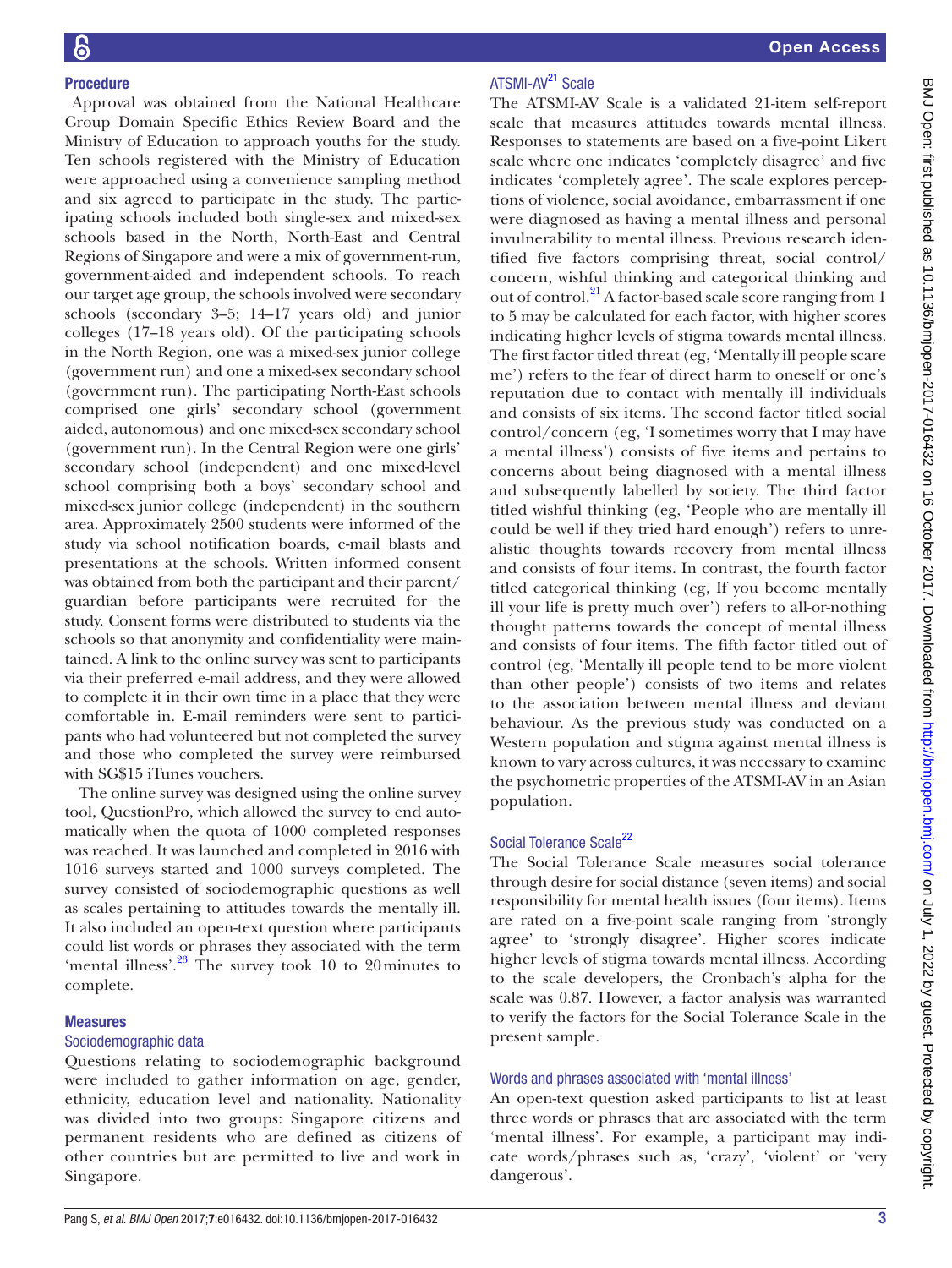#### Analysis

In total, 1000 responses were recorded in the online survey database of which 940 responses were included for analysis after data cleaning. The 60 excluded cases were removed due to unreliable data such as dropout/withdrawn cases, pattern answers and duplicate submissions. The survey responses kept for analysis were at least 80% complete. The means and SD were calculated for continuous variables, while the frequencies and percentages were calculated for categorical variables. The factor structures of the ATSMI-AV and Social Tolerance scales were examined using exploratory principal component analysis (PCA) with orthogonal, varimax rotation. Exploratory PCA was used as the factors of the ATSMI-AV and Social Tolerance scales have not been adequately analysed across cultures. For example, there was only one study that conducted factor analysis of the ATSMI-AV in a Western population. Thus, exploratory PCA was used to examine the factors of the ATSMI-AV and Social Tolerance scales in a multiethnic Asian culture. Factor extraction was assessed based on the following criteria: Kaiser-Meyer-Oklin (KMO) value (>0.60), Barlett's Test of Sphericity (p<0.001), Kaiser-Guttmann criterion (eigenvalue >1) and factor loadings(>0.40).

A series of multiple regression models were performed to examine the sociodemographic (age, gender, ethnicity, education and nationality) correlates of the ATSMI-AV and Social Tolerance subscales. Data were analysed with the Statistical Package for Social Sciences V.23.0 (SPSS) with statistical significance level set at 0.05 for all procedures. Basic content analysis was used to analyse the qualitative data from the open-text question. $^{23}$  The data were coded twice by one researcher to identify the common themes. A chi-square test was used to examine the relationship between self-reported exposure to mental health awareness events and endorsement of the different qualitative themes.

<span id="page-3-0"></span>

| Table 1             |                | Sociodemographic breakdown of sample (n=940) |
|---------------------|----------------|----------------------------------------------|
|                     | n              | %                                            |
| Mean age in years   | 15.9 (SD=1.46) |                                              |
| Females             | 443            | 47.1%                                        |
| Males               | 497            | 52.9%                                        |
| Nationality         |                |                                              |
| Singaporean citizen | 805            | 85.6%                                        |
| Permanent resident  | 135            | 14.4%                                        |
| Ethnicity           |                |                                              |
| Chinese             | 773            | 82.2%                                        |
| Malay               | 41             | 4.4%                                         |
| Indian              | 75             | $8.0\%$                                      |
| Other               | 51             | 5.4%                                         |

<span id="page-3-1"></span>Table 2 Frequency of the top five most common words associated with the term 'mental illness'

|                      | n   | $\frac{0}{0}$ |
|----------------------|-----|---------------|
| Depression/Depressed | 190 | 20.2          |
| Crazy                | 176 | 18.7%         |
| <b>Different</b>     | 149 | 15.9%         |
| Weird                | 123 | 13.1%         |
| Autism/Autistic      | 93  | 9.9%          |
|                      |     |               |

## **RESULTS**

The sociodemographic breakdown of the sample is shown in [table](#page-3-0) 1. The mean age of the sample was 15.9 years  $(SD=1.46)$  and  $443$   $(47.1\%)$  participants were female which is comparable to the overall student population targeted (mean age=15.15 years, females=49.2%). $^{24}$  $^{24}$  $^{24}$ Of the 940 students, only 212 (22.6%) said that they had taken part in a mental health awareness event.

Analysis of the qualitative data gathered from participants asked to 'list words they think of when they hear the words 'mental illness'' yielded three main themes: (1) pejorative associations; (2) names of disorders and (3) sympathy. Of the respondents 418 (44.5%) listed at least one pejorative word or phrase such as 'crazy', 'weird', 'scary', 'stupid', 'should avoid' and 'dangerous'. Local slang such as 'siao/gila (meaning crazy/insane)' were also found. Names of disorders including 'anxiety', 'OCD' and 'schizophrenia' were listed (26%). Sympathy towards the mentally ill such as 'pitiful', 'sad', 'need love/ care' were also expressed (25.5%). The top five most commonly used words are listed in [table](#page-3-1) 2. No significant differences in the types of words listed were found between participants who self-reported partaking in mental health awareness events and those who did not. The groups did not differ in pejorative associations (40.1% vs 45.9%,  $\chi^2(1)=2.25$ , p=0.13), naming mental illnesses (23.6% vs 26.8%,  $\chi^2(1) = 0.89$ , p=0.35) or in expressing sympathy  $(24.5\% \text{ vs } 25.8\%, \chi^2(1)=0.15, \text{ p=0.70}).$ 

The first PCA was conducted on the 21-item ATSMI-AV. Results of the PCA with varimax rotation yielded five factors with eigenvalues greater than 1. Two items ('I sometimes worry that I may have a mental illness' and 'I don't think that there is any way that I can become mentally ill') were weakly correlated and did not load onto any factors; these were excluded from subsequent analyses. The factorability of the remaining 19 items was supported by KMO value of 0.82, Barlett's Test of Sphericity  $(p<0.001)$  and Cronbach's alpha  $(0.78)$ . The five factors accounted for 49.07% of the variance. Question items and corresponding loadings are presented in [table](#page-4-0) 3.

The four items that loaded onto the first factor were related to the perception that mentally ill individuals are threatening (eg, Mentally ill people scare me). Thus, the first factor was labelled as 'physical threat', Cronbach's alpha (0.76). Four items loaded onto the second factor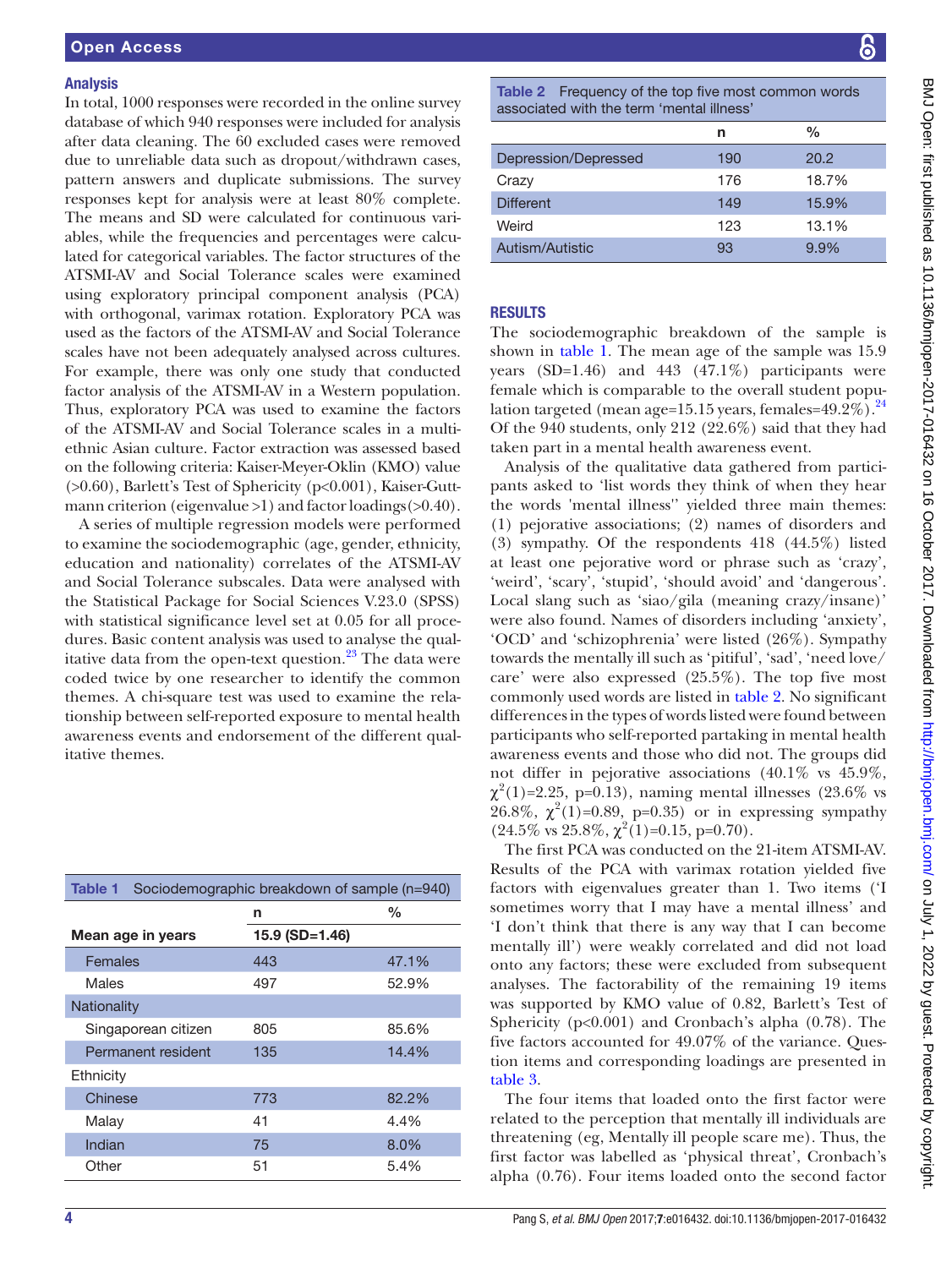Open Access

<span id="page-4-0"></span>

| Results of the PCA with varimax rotation for ATSMI-AV<br>Table 3                                   |                       |                        |                                     |                   |                            |
|----------------------------------------------------------------------------------------------------|-----------------------|------------------------|-------------------------------------|-------------------|----------------------------|
|                                                                                                    | Loadings              |                        |                                     |                   |                            |
| <b>Factor and scale item</b>                                                                       | 1: Physical<br>threat | 2: Wishful<br>thinking | 3: Categorical 4: Label<br>thinking | avoidance concern | 5: Social<br>construction/ |
| Mentally ill people scare me.                                                                      | 0.79                  |                        |                                     |                   |                            |
| I would cross the street if I saw a mentally ill<br>person coming to avoid passing him/her.        | 0.78                  |                        |                                     |                   |                            |
| I think that mentally ill people are strange and<br>weird.                                         | 0.73                  |                        |                                     |                   |                            |
| I can't see myself hanging out with a mentally ill<br>person.                                      | 0.50                  |                        |                                     |                   |                            |
| Mentally ill people can get well if they are<br>treated with love and kindness.                    |                       | 0.74                   |                                     |                   |                            |
| There are medications now that can cure mental<br>illness.                                         |                       | 0.66                   |                                     |                   |                            |
| People who are mentally ill could be well if they<br>tried hard enough.                            |                       | 0.75                   |                                     |                   |                            |
| If a relative of mine became mentally ill, I know<br>that I could convince them to get well.       |                       | 0.75                   |                                     |                   |                            |
| Mentally ill people are easy to spot.                                                              |                       |                        | 0.65                                |                   |                            |
| Eating the wrong things or taking drugs can<br>make you mentally ill.                              |                       |                        | 0.64                                |                   |                            |
| Mentally ill people tend to be more violent than<br>other people.                                  |                       |                        | 0.62                                |                   |                            |
| If you become mentally ill your life is pretty<br>much over.                                       |                       |                        | 0.58                                |                   |                            |
| If I had a mentally ill relative, I wouldn't want<br>anyone to know.                               |                       |                        |                                     | 0.63              |                            |
| Most of my friends would see me as being weak<br>if they thought that I had a mental illness.      |                       |                        |                                     | 0.75              |                            |
| I would be very embarrassed if I were<br>diagnosed as having a mental illness.                     |                       |                        |                                     | 0.72              |                            |
| I think that society makes up the diagnosis of<br>mental illness just to control people.           |                       |                        |                                     |                   | 0.76                       |
| Schools and parents are mostly responsible for<br>making people mentally ill.                      |                       |                        |                                     |                   | 0.64                       |
| I think that there really isn't anything called<br>mental illness; some people are just different. |                       |                        |                                     |                   | 0.58                       |
| I think that you could catch mental illness from<br>another person.                                |                       |                        |                                     |                   | 0.41                       |
| Eigen values                                                                                       | 2.39                  | 2.34                   | 2.0                                 | 1.85              | 1.77                       |
| % of variance                                                                                      | 11.40                 | 11.15                  | 9.31                                | 8.79              | 8.42                       |

ATSMI-AV, Attitudes Towards Serious Mental Illness—Adolescent Version; PCA, principal component analysis.

labelled 'wishful thinking', Cronbach's alpha (0.73), which was related to unrealistic perceptions about the recovery from mental illness (eg, People who are mentally ill could be well if they tried hard enough). Four items also loaded onto the third factor, labelled 'categorical thinking', Cronbach's alpha (0.60), which reflected black or white thinking (eg, If you become mentally ill your life is pretty much over). The three items that loaded onto the fourth factor, 'label avoidance', Cronbach's alpha (0.60)

comprised items related to shame towards receiving a mental illness diagnosis or being associated with mentally ill individuals (eg, I would be very embarrassed if I were diagnosed as having a mental illness). The final factor had four items which related to social concerns associated with mental illness (eg, I think that society makes up the diagnosis of mental illness just to control people). Hence, the final factor was labelled as 'social construction/concern', Cronbach's alpha (0.53).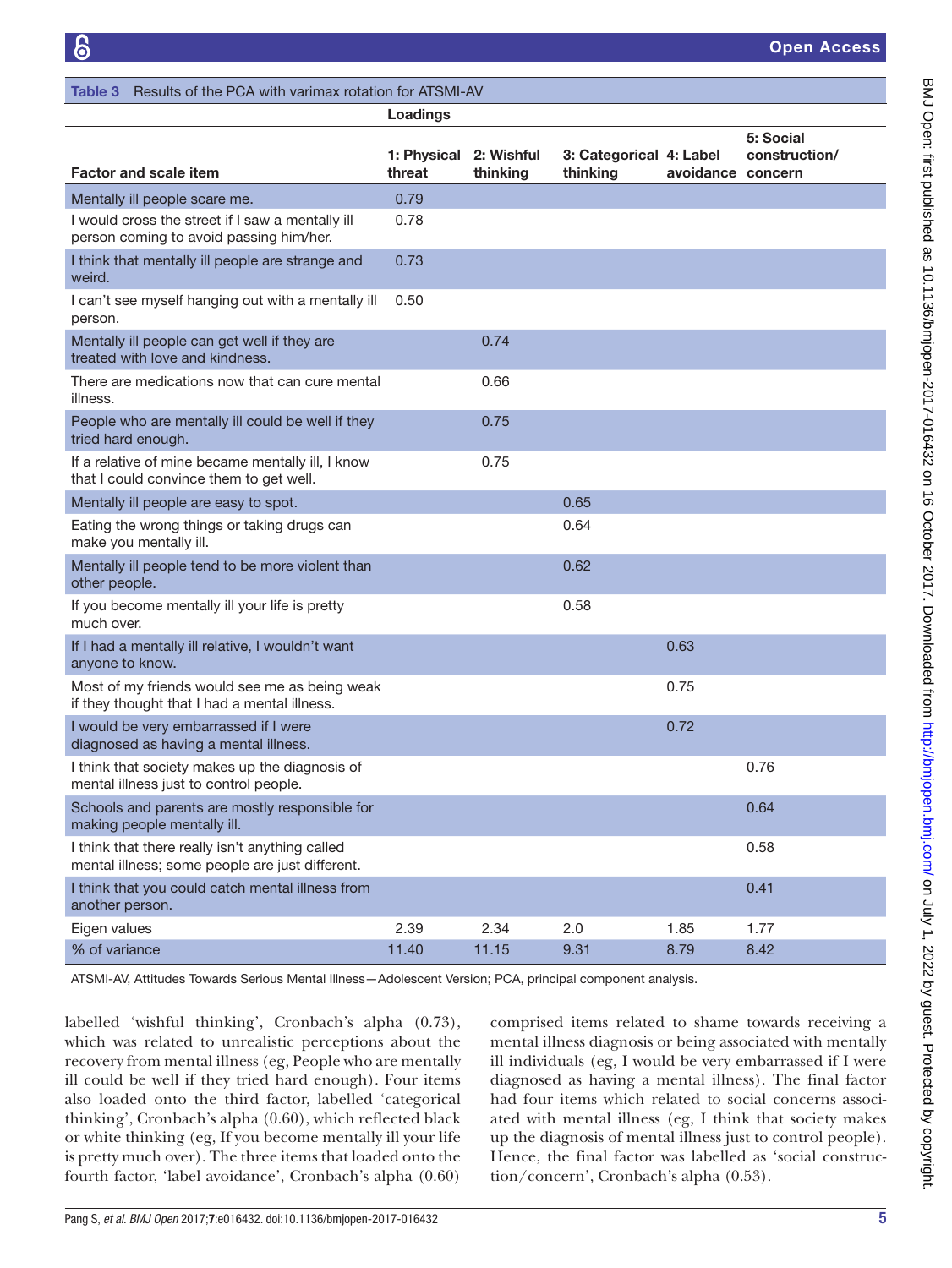<span id="page-5-0"></span>

| Table 4 Proportion of students who replied 'agree or strongly agree' to survey items            |     |      |
|-------------------------------------------------------------------------------------------------|-----|------|
|                                                                                                 | n   | $\%$ |
| If I had a mentally ill relative, I wouldn't want anyone to know.                               | 213 | 22.7 |
| Most of my friends would see me as being weak if they thought that I had a mental illness.      | 330 | 35.1 |
| I would be very embarrassed if I were diagnosed as having a mental illness.                     | 434 | 46.2 |
| Mentally ill people scare me.                                                                   | 211 | 22.5 |
| I would cross the street if I saw a mentally ill person coming to avoid passing him/her.        | 126 | 13.4 |
| Think that mentally ill people are strange and weird.                                           | 132 | 14   |
| I think that there really isn't anything called mental illness; some people are just different. | 280 | 29.8 |
| Schools and parents are mostly responsible for making people mentally ill.                      | 169 | 18   |
| I think that society makes up the diagnosis of mental illness just to control people.           | 98  | 10.4 |
| I think that you could catch mental illness from another person.                                | 33  | 3.5  |
| I sometimes worry that I may have a mental illness.                                             | 330 | 35.1 |
| Mentally ill people can get well if they are treated with love and kindness.                    | 586 | 62.3 |
| There are medications now that can cure mental illness.                                         | 322 | 34.3 |
| People who are mentally ill could be well if they tried hard enough.                            | 315 | 33.5 |
| If a relative of mine became mentally ill, I know that I could convince them to get well.       | 265 | 28.2 |
| I can't see myself hanging out with a mentally ill person.                                      | 191 | 20.3 |
| Mentally ill people are easy to spot.                                                           | 186 | 19.8 |
| If you become mentally ill your life is pretty much over.                                       | 103 | 11   |
| I don't think there is any way that I can become mentally ill.                                  | 122 | 13   |
| Eating the wrong things or taking drugs can make you mentally ill.                              | 283 | 30.1 |
| Mentally ill people tend to be more violent than other people.                                  | 224 | 23.8 |
| I would be upset if someone with a mental illness always set next to me in class.               | 137 | 14.6 |
| I would not be close friends with someone I knew had a mental illness.                          | 140 | 14.9 |
| I would visit a classmate in hospital if they had a mental illness.                             | 786 | 83.6 |
| I would try to avoid someone with a mental illness.                                             | 149 | 15.9 |
| I would not mind it if someone with a mental illness lived next door to me.                     | 604 | 64.3 |
| If I knew someone had a mental illness I would not date them.                                   | 366 | 38.9 |
| I would not want to be taught by a teacher who had been treated for a mental illness.           | 150 | 16   |
| I would tell a teacher if a student was being bullied because of their mental illness.          | 842 | 89.6 |
| I would stick up for someone who had a mental illness if they were being teased.                | 822 | 87.5 |
| I would tutor a classmate who got behind on their studies because of their mental illness.      | 736 | 78.3 |
| I would volunteer my time to work in a programme for people with a mental illness.              | 490 | 52.1 |

Responses to the survey questions regarding attitudes towards the mentally ill are shown in [table](#page-5-0) 4. Of the participants, 29.8% felt 'that there really isn't anything called mental illness' and 34.3% believed that there are medications that can help those with mental illness. Seven per cent (n=66) of the participants had some missing data in the ATSMI-AV.

The second PCA was conducted on the 11-item Social Tolerance Scale. Results of the PCA with varimax rotation yielded two factors with eigenvalues greater than 1. The factorability of the 11 items was supported by KMO value of 0.86, Barlett's Test of Sphericity (p<0.001) and Cronbach's alpha (0.83). These two factors accounted for 53.34% of the variance. Question items and corresponding loadings are presented in [table](#page-6-0) 5.

Six items loaded onto the first factor labelled 'social distance', Cronbach's alpha (0.82), which was related to negative reactions associated with being in close physical proximity with mentally ill individuals (eg, I would be upset if someone with a mental illness always sat next to me in class) or forming close relationships with mentally ill individuals (eg, If I knew someone had a mental illness I would not date them). The second factor had five items related to providing social support to mentally ill individuals (eg, I would visit a classmate in hospital if they had a mental illness). Therefore, the second factor was labelled as 'social responsibility', Cronbach's alpha (0.75). 2.7% (n=25) of participants had missing data for the Social Tolerance Scale.

8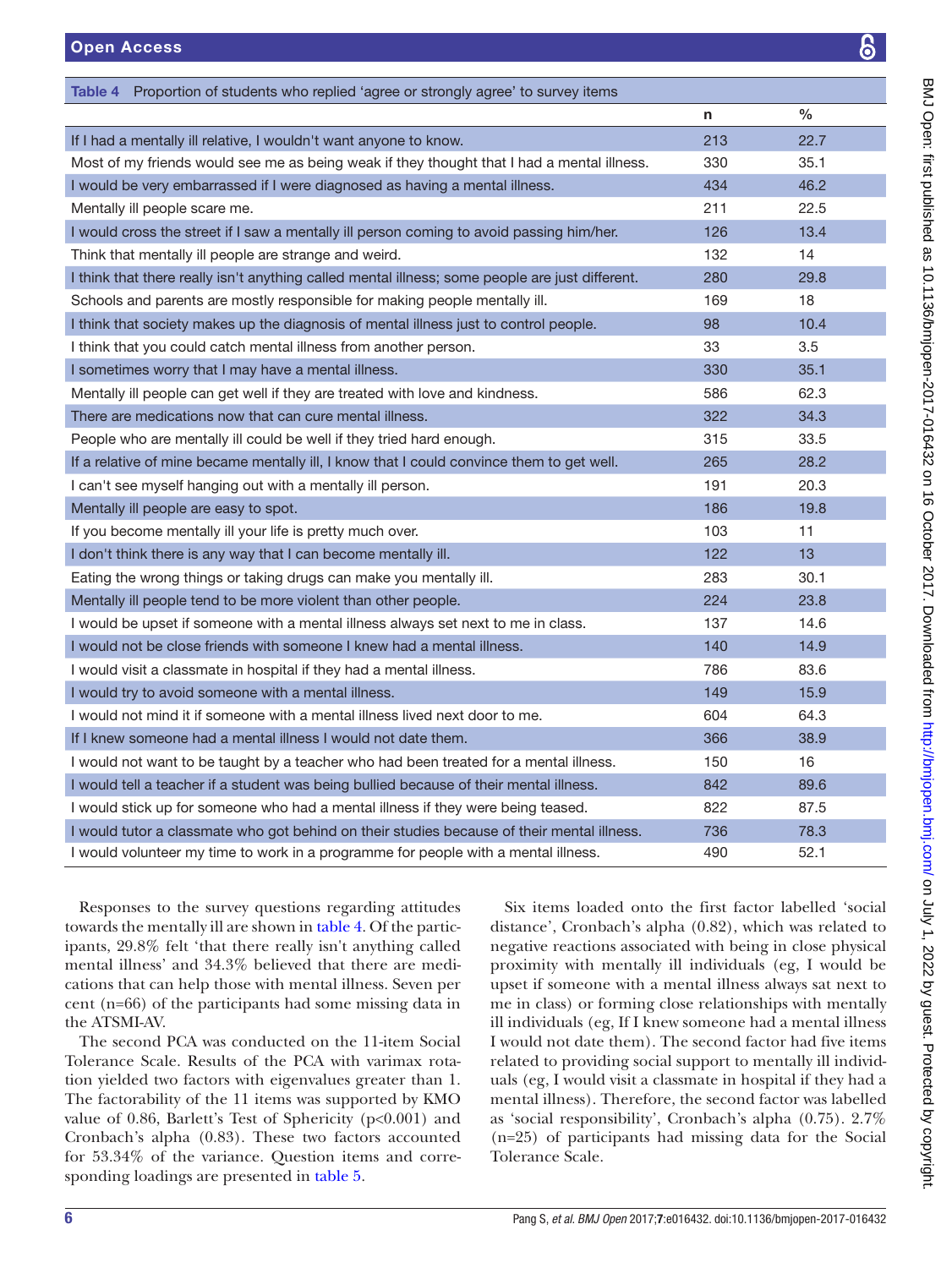<span id="page-6-0"></span>

| <b>Table 5</b> Results of the principal component analysis with varimax rotation for Social Tolerance Scale |          |                                             |
|-------------------------------------------------------------------------------------------------------------|----------|---------------------------------------------|
|                                                                                                             | Loadings |                                             |
| <b>Factor and scale item</b>                                                                                |          | 1: Social distance 2: Social responsibility |
| I would be upset if someone with a mental illness always sat next to me in class.                           | 0.79     |                                             |
| I would not be close friends with someone I knew had a mental illness.                                      | 0.78     |                                             |
| I would try to avoid someone with a mental illness.                                                         | 0.77     |                                             |
| If I knew someone had a mental illness I would not date them.                                               | 0.74     |                                             |
| I would not want to be taught by a teacher who had been treated for a mental<br>illness.                    | 0.61     |                                             |
| I would not mind it if someone with a mental illness lived next door to me.                                 | 0.51     |                                             |
| I would stick up for someone who had a mental illness if they were being teased.                            |          | 0.81                                        |
| I would tell a teacher if a student was being bullied because of their mental<br>illness.                   |          | 0.80                                        |
| I would tutor a classmate who got behind in their studies because of their mental<br>illness.               |          | 0.70                                        |
| I would visit a classmate in hospital if they had a mental illness.                                         |          | 0.58                                        |
| I would volunteer my time to work in a programme for people with a mental<br>illness.                       |          | 0.50                                        |
| Eigen values                                                                                                | 3.28     | 2.58                                        |
| % of variance                                                                                               | 29.85    | 23.49                                       |

For the sociodemographic correlates of the ATSMI-AV subscales, only ethnicity was found to be significantly associated with 'physical threat'. Specifically, Chinese students had a higher sense of 'physical threat' than non-Chinese students (p<0.01). Gender (p<0.05) and nationality  $(p<0.01)$  were observed to be significantly associated with 'wishful thinking'. Females had more wishful thoughts than males while permanent residents had more wishful thoughts than Singaporeans. Gender  $(p<0.05)$  and nationality  $(p<0.05)$  were also found to be significantly associated with 'categorical thinking'; males endorsed more categorical thoughts than females while permanent residents had more categorical thoughts than Singaporeans. Only gender was significantly associated with 'social construction/concern' where females were found to have greater social concerns than males (p<0.001). None of the sociodemographic variables were associated with 'label avoidance'.

[Table](#page-7-0) 6 presents the results of the multiple regression analyses for the sociodemographic correlates of ATSMI-AV and Social Tolerance. For the sociodemographic correlates of the Social Tolerance subscales, only ethnicity was found to be significantly associated with 'social distance'. Specifically, Chinese students had lower tolerance for contact with mentally ill individuals compared with non-Chinese students (p<0.001). Gender and ethnicity were both observed to be significantly associated with 'social responsibility'; males  $(p<0.001)$ and Chinese  $(p<0.01)$  students had lower tolerance to engage in supportive action towards others with a mental illness compared with females and non-Chinese students, respectively.

## **DISCUSSION**

Overall, a large proportion of the participants appear to have misconceptions towards mental illness. The PCA of the ATSMI-AV yielded five factors, 'physical threat', 'wishful thinking', 'social concern', 'label avoidance' and 'categorical thinking'. The PCA of the Social Tolerance Scale yielded two factors, 'social distance' and 'social responsibility' though the items in each factor was not exactly the same as that used by Koller *et al*. [22](#page-9-20) Significant associations were found between subscale factors and sociodemographic factors.

While nearly a quarter were able to volunteer names of mental illnesses (26%) and express sympathy for the mentally ill, negative views were most predominant with almost half the sample (44.5%) associating negative words with mental illness. The proportion of participants who listed negative words was marginally smaller in those who reported attending mental health awareness campaigns (40.1% vs 45.9%), but the differences in pejorative associations, naming of mental illnesses and expressing sympathy were not statistically significant. As it is unclear what kinds of mental health awareness campaigns were attended by self-reported attendees, further research into the efficacy of youth mental health campaigns is necessary. 'Depression/Depressed' was the most commonly listed word (20.2%) which indicates that youths were familiar with depression as a mental illness. The words 'crazy' (18.7%), 'different' (15.9%) and 'weird' (13.1%) were the next most commonly listed words, supporting the notion that youths still make negative associations with mental illness and educational campaigns are needed to address this area. The fifth most listed word was 'autism/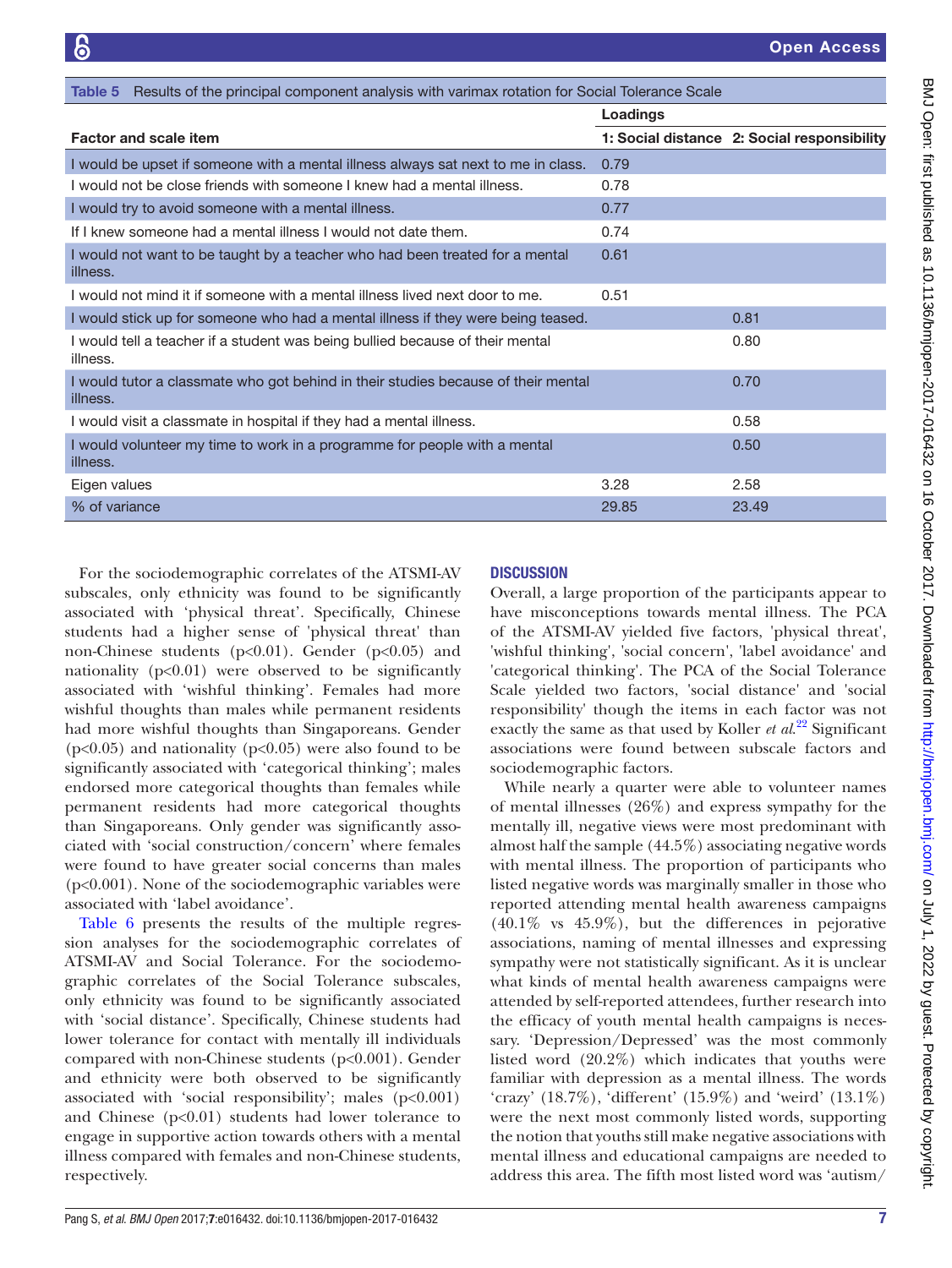## Open Access

|                  |                        | Table 6 Sociodemographic correlates of ATSMI-AV and Social Tolerance scales                       |                  |                                                   |         |                                       |         |                                      |         |                      |         |                                         |         |                                |
|------------------|------------------------|---------------------------------------------------------------------------------------------------|------------------|---------------------------------------------------|---------|---------------------------------------|---------|--------------------------------------|---------|----------------------|---------|-----------------------------------------|---------|--------------------------------|
|                  |                        |                                                                                                   |                  |                                                   |         | Social construction/                  |         |                                      |         |                      |         |                                         |         |                                |
|                  | <b>Physical threat</b> |                                                                                                   | Wishful thinking |                                                   | concern |                                       |         | Categorical thinking Label avoidance |         |                      | Contact |                                         | Support |                                |
|                  |                        | 95% CI                                                                                            |                  | 95% CI                                            |         | 95% CI                                | ≏       | 95% CI                               | ≏       | 95% CI               |         | 95% CI                                  |         | 95% CI                         |
| Age              | 0.08                   | $(-0.05 t0 0.03$<br>0.27                                                                          |                  | $(-0.08 \text{ to } -0.01$<br>0.23                |         | $(-0.15)$ to $0.11)$                  | 0.02    | $(-0.11 to$<br>0.18                  | $-0.02$ | $(-0.16t)$<br>0.09)  | 0.001   | $-0.22$ to $-0.05$<br>0.22)             |         | $-0.23$ to<br>0.05             |
| Gender           | 0.05                   | $(-0.37 to -0.09)$<br>0.52)                                                                       |                  | $(-1.02 \text{ to } -0.21$<br>$0.14$ <sup>*</sup> |         | $(-1.52 to$<br>$-0.80$ <sup>***</sup> | 0.07    | (0.03 to<br>$0.84$ <sup>*</sup>      | $-0.03$ | $(-0.50 to$<br>(60.0 | 0.05    | $(-0.13 to$<br>(1.08)                   | 0.16    | (0.57)<br>$1.35)***$           |
| Ethnicity        | 0.11                   | $0.40$ to<br>$1.58$ <sup>**</sup>                                                                 | $-0.008$         | $(-0.65 t0 0.01$<br>0.51)                         |         | $(-0.42)$ to<br>0.55)                 | $-0.03$ | $(-0.30)$ to<br>0.76)                | 0.03    | $(-0.26)$<br>0.66)   | 0.14    | $(0.85)$ to<br>$2.46$ <sup>***</sup>    | 0.10    | (0.28)<br>$1.31$ <sup>**</sup> |
| Education 0.03   |                        | (0.40)<br>1.58                                                                                    | $-0.02$          | $(-0.65 \text{ to } -0.04$<br>0.31)               |         | $(-0.66 to$<br>0.14                   | 0.03    | $(-0.63)$<br>0.25)                   | 0.06    | $(-0.08 t)$<br>0.68) | 0.01    | $\frac{(10.56 \text{ to } 0.77)}{0.77}$ | 0.01    | $(-0.38)$ to<br>0.47           |
| Nationality 0.04 |                        | $-0.26$ to<br>(1.05)                                                                              | 0.12             | $(0.48)$ to<br>$1.77$ <sup>**</sup>               | 0.04    | $(-0.19)$ to<br>0.89                  | 0.09    | (0.17 to<br>$.35$ <sup>*</sup>       | 0.03    | $(-0.26)$<br>0.76    | 0.07    | $-0.01$ to<br>(62)                      | 0.007   | $(-0.52)$ to<br>0.63           |
|                  |                        | ATSMI-AV=physical threat wishful thinking social concern categorical thinking and label avoidance |                  |                                                   |         |                                       |         |                                      |         |                      |         |                                         |         |                                |

ATSMI-AV=physicalthreat, wishful thinking, social concern, categorical thinking and label avoidance. Ē Social Tolerance=contactand support eat, wishiul  $AV = DINS$  cal tri

Social Tolerance=contactand support. \*p<.05.  $*_{p<.01}$ .

**ATSMI-AV. Attitudes Towards Serious Mental Illness-Adolescent Version.** ATSMI-AV, Attitudes Towards Serious Mental Illness—Adolescent Version. \*\*\*p<.001.

autistic' (9.9%) which also highlights that youths were familiar with autism as a mental illness.

With negative views of mental illness, it is not surprising that about half of the respondents (46.2%) said they would be embarrassed if they were diagnosed with mental illness. Nearly a quarter (22.7%) said they would not want others to know if they had a mentally ill relative. Around a third (35.1%) also said their friends would see them as weak if they had a mental illness. This suggests that mental illness is seen as a mark of shame among local youths and something that their peers would stigmatise. This is of concern as fear of stigma is thought to play a key role in the large treatment gap found in the adult population,<sup>8</sup> and this could also present as an issue in the youth population. Besides avoiding treatment, youths may also lack social support if they find mental illness to be an embarrassing or taboo topic. This fear of others knowing about one's mental illness may be linked to collectivist Asian values $17$  and while changing cultural values is not plausible, changing the view of mental illness as a mark of shame may be important for interventions.

Despite this, more than 80% of students said they 'would visit a classmate in hospital if they had a mental illness' (83.6%), 'tell a teacher if a student was being bullied because of their mental illness' (89.6%) and 'stick up for someone who had a mental illness if they were being teased' (87.5%). Only 3.5% had the misconception that mental illness is contagious and approximately half (52.1%) were open to volunteering for mental health-related causes. While these positive findings are encouraging, there is room for improving mental health knowledge and reducing stigma among youths—possibly with the help of campaigns targeted towards youth that are age and culture appropriate.

A review by Corrigan *et al*<sup>[25](#page-9-23)</sup> suggests that education-based interventions are more effective in changing attitudes and behaviour in adolescents than contact with a mentally ill person, though both methods have significant effects. In-person contact appears to be more effective than video contact as the former yields significant changes in both attitude and behavioural intention while the latter only creates change in attitudes. However, this difference may be negligible as another review by Mehta *et al*<sup>[26](#page-9-24)</sup> suggests that social contact in interventions only affect short-term outcomes and show little to no effect in the midterm or long term. The review found that mental health awareness interventions generally had a medium-sized effect on knowledge outcomes (range 0.51 to 11.77) and a small effect on attitudinal outcomes (range −0.17 to −0.45) in the midterm to long term. $26$  Considering the conservative local culture of Singapore, gaining participant and/ or parental consent for youths to attend interventions with social contact may be challenging. In light of these challenges and the lack of evidence for longer term benefits of social contact, education-based interventions may be the most practical approach for local mental health awareness campaigns with video-based contact if needed. Emphasis should be placed on developing the educational

<span id="page-7-0"></span>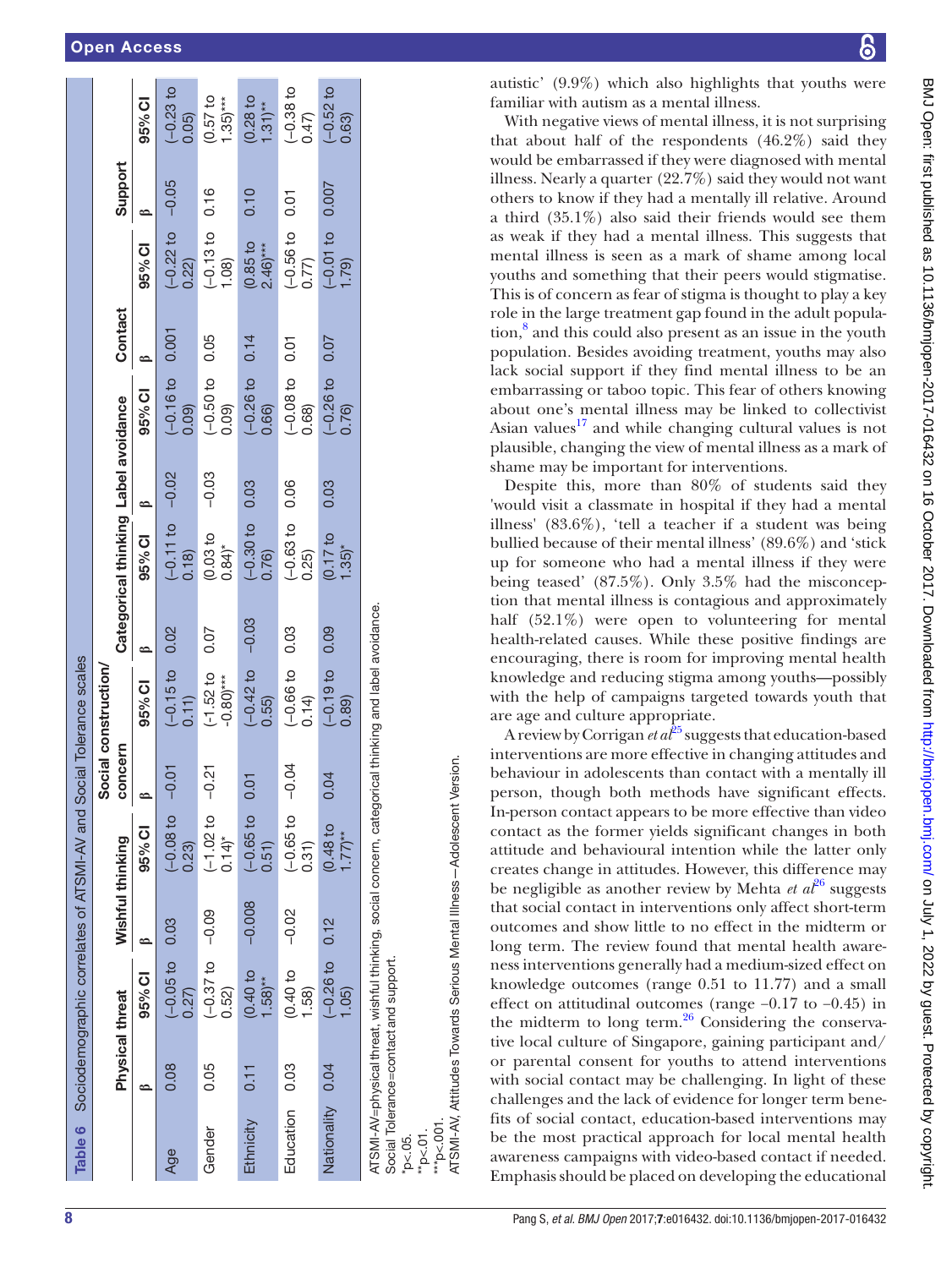aspects of awareness campaigns, both for longer term outcomes and to target the low mental health literacy in the local population.<sup>10</sup> Interventions should also be run regularly or even as part of school curriculum as opposed to isolated events to ensure that the effect is maintained. Although challenging, efforts should be made to measure the long term outcomes of these interventions. Dedicated experimental studies should be conducted to ensure that interventions are locally relevant and have the desired outcome. Future nationwide studies such as the Singapore Metal Health Study on prevalence and use of mental health services<sup>[7](#page-9-6)</sup> and Mind Matters study on mental health literacy<sup>[9](#page-9-8)</sup> may be replicated and include components that monitor stigma, mental health literacy and the treatment gap at a population level.

To our knowledge, the ATSMI- $AV<sup>21</sup>$  has not been used in the local sample; thus, factor analysis was conducted to explore its components. The items that loaded onto 'wishful thinking' were identical to those by Watson *et al*. [21](#page-9-19) 'Social construction/concern' was also the same except for one item 'I sometimes worry that I may have a mental illness' which did not load onto any factor in the analysis. Two separate factors were related to threat in the sample ('physical threat' and 'label avoidance') though the items fell under a single overarching factor of threat by Watson *et al*. [21](#page-9-19) The remaining items in the out of control and categorical thinking factors in the study by Watson  $et\ a^{\beta}$ <sup>1</sup> were combined into one factor in this sample as 'categorical thinking'.

The factor analysis of the Social Tolerance Scale also produced a slightly different factor structure from that suggested by Koller *et al.*<sup>[22](#page-9-20)</sup> The authors suggested seven items for social distance and four for social responsibility. The two factors found in our analysis were similar except for one item ('I would visit a classmate in hospital if they had a mental illness') which loaded onto the 'social responsibility' factor instead of 'social distance', unlike the findings by Koller *et al*. [22](#page-9-20) This difference in factor structure may be indicative of cultural differences in social norms between Singaporean and Western youth populations and that social distancing may thus present differently. As the sample largely consists of youths from the main Asian ethnic groups in Singapore (Chinese, Malay and Indian), further research in other Asian samples, including adults, is necessary to investigate if cultural differences are truly present.

In terms of the sociodemographic correlates, ethnicity was correlated with one of the 'physical threat' stigma subscale factors and both subscales for social tolerance. While collectivist Asian values are linked with higher levels of stigma,<sup>17</sup> it appears that there are differences between the Asian ethnic groups. Those of Chinese ethnicity felt more 'physical threat', had more desire for 'social distance' and less 'social responsibility' than those of other ethnicities. Some of these findings are similar to those found in the adult population $10$  where Indian and Malay participants scored lower on a social distance measure despite having higher personal stigma. Corrigan *et al*<sup>[27](#page-9-25)</sup> found that

individuals from minority ethnic groups are less likely to support prejudicial attitudes about mental illness. They postulated that this was because people from minority ethnic groups experience mental health stigma more harshly than those in the majority group<sup>[28](#page-9-26)</sup> and appear less likely to endorse prejudice about mental illness.<sup>[29](#page-9-27)</sup> Another possible explanation is the Chinese concept of 'face' which describes a person's moral standing in society. Having a mental illness may be a mark of 'losing face' which can greatly affect one's access to social capital and bring shame to oneself and one's family.<sup>30</sup> Although collectivist constructs of 'face' exist in many Asian ethnic groups, some researchers argue that the Singaporean concept of 'face' presents uniquely to the country and that Chinese Singaporeans place more emphasis on 'saving face' than the other ethnic groups despite all participants residing in the same country.<sup>31</sup> Those of Chinese ethnicity may thus feel more threatened by mental illness as a mark of shame, which in turn leads to greater feelings of physical threat, more desire for social distance and less sense of social responsibility towards the mentally ill.

Gender differences were found on three ATSMI-AV subscales and for social responsibility. The gender differences for ATSMI-AV subscales in our sample were different to those found by Watson *et al*. [21](#page-9-19) They found that boys scored higher on threat, a finding that was not replicated here. However, males in our sample did endorse more 'categorical thinking' and Watson  $et \ a^{\beta}$ <sup>1</sup> had similar findings with males scoring higher on categorical thinking, a factor which shared some common scale items. Males also scored lower for 'social responsibility' than females, suggesting they were less likely to endorse supportive action towards the mentally ill. Conversely, females showed more 'social concern' and 'wishful thinking' than males. Ng and Chan's $32$  study on Hong Kong secondary school students revealed similar findings with females showing higher benevolence towards the mentally ill and males showing more stereotyping, restrictive, pessimistic and stigmatising attitudes towards mental illness. Female adults in Singapore also scored lower for stigma in previous nationwide studies.<sup>10</sup>

Differences between youths with Singaporean citizenship and permanent residents were also found. Permanent residents endorsed more 'wishful thinking' and 'categorical thinking'. A possible explanation for this finding could be that permanent residents may constitute a mix of different foreign ethnicities including those of the main Singapore ethnic groups. Thus, permanent residents may be classified as a heterogeneous group but actually have diverse views.

The findings of this study should be considered in light of its limitations. First, the voluntary nature of the study may create bias in the responses as students who refused to participate may hold more prejudicial attitudes towards mental illness. Second, despite the anonymous nature of the survey, the participants may have shown social desirability bias when responding to the questions, particularly if they felt that their schools had access to their data.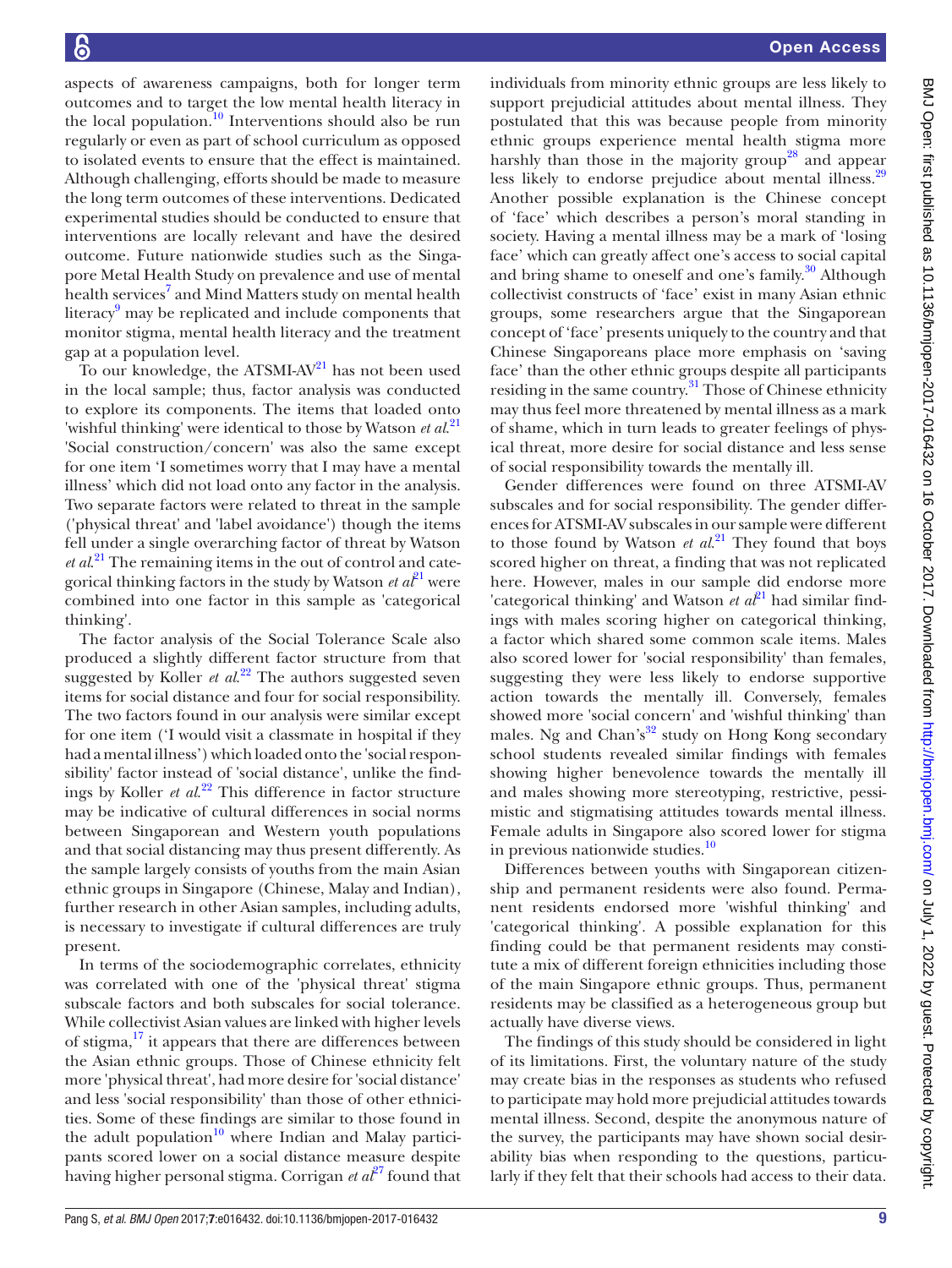Lastly, the schools were not sampled across all regions and were not representative of all schools in Singapore.

Despite the limitations, the present study has notable strengths which include the large sample size and inclusion of the different ethnic groups which was absent from previous studies involving Singaporean youths. It is also one of the few, if not the only study thus far to investigate the constructs of mental illness stigma and social distance in youths residing in Singapore. Although not all regions of the country were covered, Singapore is a small city-state (719.1km²) and students were recruited from schools across three of the five regions of Singapore. Furthermore, the sample was similar to the overall target population of school going youth in terms of age and gender distribution. These strengths help increase the generalisability of the findings.

Overall, a significant proportion of youths in Singapore report having little education about mental health which could explain the stigma endorsed by the sample. Future research could use qualitative methods to understand the construct of stigma better in the Asian context, particularly in light of changing values in younger generations. This study could be replicated in the future to evaluate the effectiveness of public education campaigns when they are launched locally.

Contributors SP and JL are joint first authors. SP, JL, MM and BYC conducted the fieldwork. Analysis was done by JL. SP led the project. SP, MM, BYC, SS, SPL, JAV, EA, DSSF, SAC and MS helped to design and deliver the project. All authors revised and approved the final version of the manuscript.

Funding This work was supported by the Singapore Ministry of Health's National Medical Research Council under the Centre Grant Programme, grant number NMRC/ CG/004/2013.

Competing interests None declared.

Ethics approval Singapore National Healthcare Group Domain Specific Review Board.

Provenance and peer review Not commissioned; externally peer reviewed.

Data sharing statement Additional data are available on request.

Open Access This is an Open Access article distributed in accordance with the Creative Commons Attribution Non Commercial (CC BY-NC 4.0) license, which permits others to distribute, remix, adapt, build upon this work non-commercially, and license their derivative works on different terms, provided the original work is properly cited and the use is non-commercial. See: [http://creativecommons.org/](http://creativecommons.org/licenses/by-nc/4.0/) [licenses/by-nc/4.0/](http://creativecommons.org/licenses/by-nc/4.0/)

© Article author(s) (or their employer(s) unless otherwise stated in the text of the article) 2017. All rights reserved. No commercial use is permitted unless otherwise expressly granted.

#### **REFERENCES**

- <span id="page-9-0"></span>1. Link BG, Phelan JC. Conceptualizing stigma. *[Annu Rev Sociol](http://dx.doi.org/10.1146/annurev.soc.27.1.363)* 2001;27:363–85.
- <span id="page-9-1"></span>2. Link BG, Phelan JC, Bresnahan M, *et al*. Public conceptions of mental illness: labels, causes, dangerousness, and social distance. *[Am J Public Health](http://dx.doi.org/10.2105/AJPH.89.9.1328)* 1999;89:1328–33.
- <span id="page-9-2"></span>3. Link BG, Struening EL, Neese-Todd S, *et al*. Stigma as a barrier to recovery: the consequences of stigma for the self-esteem of people with mental illnesses. *[Psychiatr Serv](http://dx.doi.org/10.1176/appi.ps.52.12.1621)* 2001;52:1621–6.
- <span id="page-9-3"></span>4. Kessler RC, Berglund PA, Bruce ML, *et al*. The prevalence and correlates of untreated serious mental illness. *Health Serv Res* 2001;36:987–1007.
- <span id="page-9-4"></span>5. Corrigan P. How stigma interferes with mental health care. *[Am](http://dx.doi.org/10.1037/0003-066X.59.7.614)  [Psychol](http://dx.doi.org/10.1037/0003-066X.59.7.614)* 2004;59:614–25.
- <span id="page-9-5"></span>6. Department of Statistics Singapor, Ministry of Trade & Industry, Republic of Singapore. *Population Trends*. Singapore, 2016. [http://](http://www.singstat.gov.sg/docs/default-source/default-document-library/publications/publications_and_papers/population_and_population_structure/population2016.pdf) [www.singstat.gov.sg/docs/default-source/default-document-library/](http://www.singstat.gov.sg/docs/default-source/default-document-library/publications/publications_and_papers/population_and_population_structure/population2016.pdf) publications/publications and papers/population and population [structure/population2016.pdf.](http://www.singstat.gov.sg/docs/default-source/default-document-library/publications/publications_and_papers/population_and_population_structure/population2016.pdf) (cited 20 Oct 2016).
- <span id="page-9-6"></span>7. Chong SA, Abdin E, Sherbourne C, *et al*. Treatment gap in common mental disorders: the Singapore perspective. *[Epidemiol Psychiatr Sci](http://dx.doi.org/10.1017/S2045796011000771)* 2012;21:195–202.
- <span id="page-9-7"></span>8. Chong SA, Abdin E, Vaingankar JA, *et al*. Where do people with mental disorders in Singapore go to for help? *Ann Acad Med Singapore* 2012;41:154–60.
- <span id="page-9-8"></span>9. Chong SA, Abdin E, Picco L, *et al*. Recognition of mental disorders among a multiracial population in Southeast Asia. *[BMC Psychiatry](http://dx.doi.org/10.1186/s12888-016-0837-2)* 2016;16:1–10.
- <span id="page-9-9"></span>10. Subramaniam M, Abdin E, Picco L, *et al*. Stigma towards people with mental disorders and its components - a perspective from multiethnic Singapore. *[Epidemiol Psychiatr Sci](http://dx.doi.org/10.1017/S2045796016000159)* 2017;26:371–82.
- <span id="page-9-10"></span>11. Link BG. Understanding labeling effects in the area of mental disorders: an assessment of the effects of expectations of rejection. *[Am Sociol Rev](http://dx.doi.org/10.2307/2095395)* 1987;52:96–112.
- <span id="page-9-11"></span>12. Wahl OE. Children's views of mental illness: a review of the literature. *[Psychiatr Rehabil Skills](http://dx.doi.org/10.1080/10973430208408430)* 2002;6:134–58.
- <span id="page-9-12"></span>13. Wahl O, Susin J, Lax A, *et al*. Knowledge and attitudes about mental illness: a survey of middle school students. *[Psychiatr Serv](http://dx.doi.org/10.1176/appi.ps.201100358)* 2012;63:649–54.
- 14. Reavley NJ, Jorm AF. Young people's stigmatizing attitudes towards people with mental disorders: findings from an Australian national survey. *[Aust N Z J Psychiatry](http://dx.doi.org/10.3109/00048674.2011.614216)* 2011;45:1033–9.
- <span id="page-9-13"></span>15. Costello EJ, Egger H, Angold A. 10-year research update review: the epidemiology of child and adolescent psychiatric disorders: I. Methods and public health burden. *[J Am Acad Child Adolesc](http://dx.doi.org/10.1097/01.chi.0000172552.41596.6f)  [Psychiatry](http://dx.doi.org/10.1097/01.chi.0000172552.41596.6f)* 2005;44:972–86.
- <span id="page-9-14"></span>16. Corrigan PW, Watson AC. The paradox of self-stigma and mental illness. *[Clinical Psychol-Sci Pr](http://dx.doi.org/10.1093/clipsy.9.1.35)* 2002;9:35–53.
- <span id="page-9-15"></span>17. Papadopoulos C, Foster J, Caldwell K. 'Individualism-collectivism' as an explanatory device for mental illness stigma. *[Community Ment](http://dx.doi.org/10.1007/s10597-012-9534-x)  [Health J](http://dx.doi.org/10.1007/s10597-012-9534-x)* 2013;49:270–80.
- <span id="page-9-16"></span>18. Lauber C, Nordt C, Falcato L, *et al*. Factors influencing social distance toward people with mental illness. *[Community Ment Health](http://dx.doi.org/10.1023/B:COMH.0000026999.87728.2d)  [J](http://dx.doi.org/10.1023/B:COMH.0000026999.87728.2d)* 2004;40:265–74.
- <span id="page-9-17"></span>19. Mathews M. Assessment and comparison of culturally based explanations for mental disorder among Singaporean Chinese youth. *[Int J Soc Psychiatry](http://dx.doi.org/10.1177/0020764008096853)* 2011;57:3–17.
- <span id="page-9-18"></span>20. Lee B-O. Relationships between adolescents' preferred sources of help and emotional distress, ambivalence over emotional expression, and causal attribution of symptoms: a Singapore study. *[Br J Guid](http://dx.doi.org/10.1080/03069880903161393)  [Counc](http://dx.doi.org/10.1080/03069880903161393)* 2009;37:435–57.
- <span id="page-9-19"></span>21. Watson AC, Miller FE, Lyons JS. Adolescent attitudes toward serious mental illness. *[J Nerv Ment Dis](http://dx.doi.org/10.1097/01.nmd.0000185885.04349.99)* 2005;193:769–72.
- <span id="page-9-20"></span>22. Koller M, Chen S, Heeney B, *et al*. *Opening Minds in High School: Durham Talking About Mental Illness (TAMI) In school Activities: Post Summit*. Canada: Mental Health Commmission of Canada. Available from. [http://www.mentalhealthcommission.ca/sites/default/files/](http://www.mentalhealthcommission.ca/sites/default/files/Stigma_OM_Durham_TAMI_In_School_Activities_Post%252520Summit_ENG_0_0.pdf) [Stigma\\_OM\\_Durham\\_TAMI\\_In\\_School\\_Activities\\_Post%252520S](http://www.mentalhealthcommission.ca/sites/default/files/Stigma_OM_Durham_TAMI_In_School_Activities_Post%252520Summit_ENG_0_0.pdf) [ummit\\_ENG\\_0\\_0.pdf](http://www.mentalhealthcommission.ca/sites/default/files/Stigma_OM_Durham_TAMI_In_School_Activities_Post%252520Summit_ENG_0_0.pdf). (cited 20 Nov 2016).
- <span id="page-9-21"></span>23. Pinfold V, Toulmin H, Thornicroft G, *et al*. Reducing psychiatric stigma and discrimination: evaluation of educational interventions in UK secondary schools. *[Br J Psychiatry](http://dx.doi.org/10.1192/bjp.182.4.342)* 2003;182:342–6.
- <span id="page-9-22"></span>24. Ministry of Education, Singapore. *Education Statistics Digest*. Singapore, 2016. [https://www.moe.gov.sg/docs/default-source/](https://www.moe.gov.sg/docs/default-source/document/publications/education-statistics-digest/esd-2016.pdf) [document/publications/education-statistics-digest/esd-2016.pdf](https://www.moe.gov.sg/docs/default-source/document/publications/education-statistics-digest/esd-2016.pdf). (cited 18 May 2017).
- <span id="page-9-23"></span>25. Corrigan PW, Morris SB, Michaels PJ, *et al*. Challenging the public stigma of mental illness: a meta-analysis of outcome studies. *[Psychiatr Serv](http://dx.doi.org/10.1176/appi.ps.201100529)* 2012;63:963–73.
- <span id="page-9-24"></span>26. Mehta N, Clement S, Marcus E, *et al*. Evidence for effective interventions to reduce mental health-related stigma and discrimination in the medium and long term: systematic review. *[Br J](http://dx.doi.org/10.1192/bjp.bp.114.151944)  [Psychiatry](http://dx.doi.org/10.1192/bjp.bp.114.151944)* 2015;207:377–84.
- <span id="page-9-25"></span>27. Corrigan PW, Edwards AB, Green A, *et al*. Prejudice, social distance, and familiarity with mental illness. *[Schizophr Bull](http://dx.doi.org/10.1093/oxfordjournals.schbul.a006868)* 2001;27:219–25.
- <span id="page-9-26"></span>28. Rush LL. Affective reactions to multiple social stigmas. *[J Soc](http://dx.doi.org/10.1080/00224549809600397)  [Psychol](http://dx.doi.org/10.1080/00224549809600397)* 1998;138:421–30.
- <span id="page-9-27"></span>29. Schnittker J, Freese J, Powell B. Nature, nurture, neither, nor: black-white differences in beliefs about the causes and appropriate treatment of mental illness. *[Social Forces](http://dx.doi.org/10.1093/sf/78.3.1101)* 2000;78:1101–32.
- <span id="page-9-28"></span>30. Yang LH, Kleinman A. 'Face' and the embodiment of stigma in China: the cases of schizophrenia and AIDS. *[Soc Sci Med](http://dx.doi.org/10.1016/j.socscimed.2008.03.011)* 2008;67:398–408.
- <span id="page-9-29"></span>31. Jyt L. Faces of Singapore & Mediation. In: Lee J, Lim M, Phua JH, eds. *Contemporary Issues in Mediation*.Singapore: World Scientific Publishing Co. Pte. Ltd, 2016:59–72.